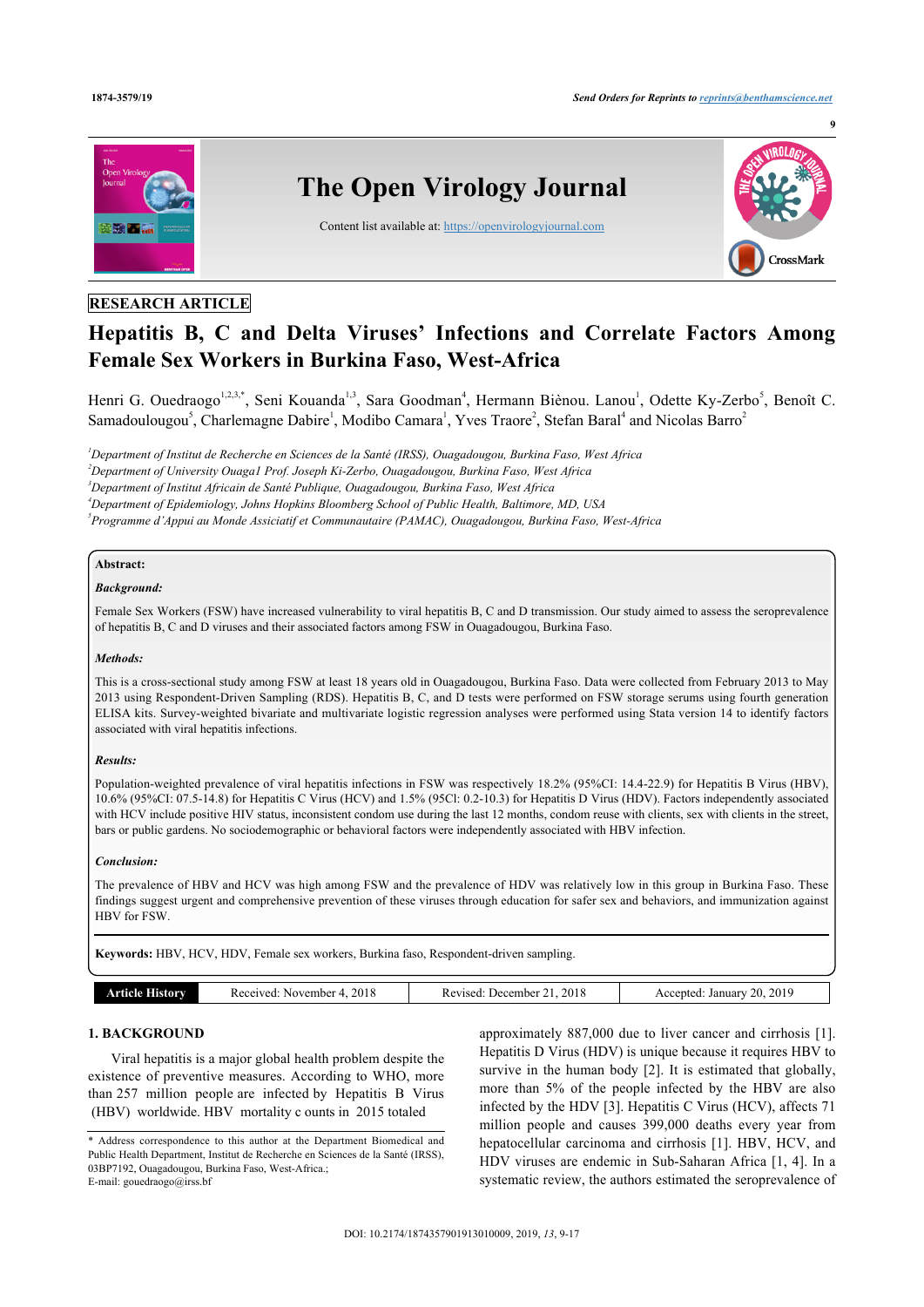HBV virus in Sub-Saharan Africa to be 8.83% (95%CI:8.82 -8.83) compared to 3.61% (95%CI: 3.61-3.61) globally [\[5\]](#page-7-4). Hepatitis D virus prevalence in the West African population was estimated to be 7.33% (95% CI 3·55-12·20) [\[6\]](#page-7-5). In another systematic review on HCV epidemiology in 33 Sub-Saharan African countries, the overall seroprevalence of the infection was estimated to be 2.98% (95% CI 2.86-3.10), and specifically to be 4.34% (95%CI:3.99-4.70%) in West Africa [[7](#page-7-6)].

HBV and HDV are transmitted among adults through blood and sexual intercourse. Although HCV transmission is mainly transmitted through blood, the literature reports indicate increasing sexual transmission, notably through traumatic sexual intercourse [\[8](#page-7-7) - [10\]](#page-7-8). FSW are a known group of highrisk for sexually transmitted infections [[11](#page-7-9)], including HBV, HCV, and HDV [\[12\]](#page-7-10). Failure to use condoms, having multiple sexual partners, sexual violence, and co-infections with other sexually transmitted infections increase the risk of acquisition and transmission of hepatitis B, D, and C viruses [[12](#page-7-10) - [15\]](#page-7-11). Research on HBV and HCV, especially related to risky sexual behavior including sex work remains poorly studied in West Africa. In order to better understand the epidemiology of HBV, HCV, and HDV among FSW, the prevalence and associated risk factors related to HBV, HCV, and HDV infections were evaluated in this group in Ouagadougou.

# **2. METHODS**

# **2.1. Study Design and Participants**

We conducted a cross-sectional study among FSW. Participants were recruited through Respondent Driven Sampling (RDS) [[16,](#page-8-0) [17](#page-8-1)]. Inclusion criteria were: (1) age not less than 18 years, (2) assigned female sex at birth, (3) having at less 50% of annual income from sex work in the past 12 months, (4) having stayed in the city at least for the past three months, (5) having a valid study coupon and (6) being able to provide informed consent for participation in study activities and (7) providing additional consent for serum storage and use in other studies.

## **2.2. Study Setting**

This study was carried out in Ouagadougou, the capital of Burkina Faso in West Africa. Ouagadougou is the largest city in Burkina Faso, located in the center of the country with a population estimated at more than 2.8 million inhabitants. From the respondent-driven sampling, the number of FSW in this city was estimated at 4988 (95% CI: 2856-7120) in 2013 [[18\]](#page-8-2).

#### **2.3. Participant Recruitment**

Study participants were recruited *via* Respondent-Driven Sampling (RDS), a peer-driven sampling method designed to reach hidden populations[[19](#page-8-3), [20](#page-8-4)]. RDS begins with recruitment "seeds" that are used to create chains of individuals and can be adjusted for in regression models. Five seeds were selected purposively and recruited based on diverse sociodemographic selection criteria, including popularity, sociability, age, location, type of sex work and nationality, with the assumption that each individual represented a different social network within the FSW population as a whole in each Ouagadougou. After giving informed consent the recruitment seeds completed a demographic and behavioural questionnaire and blood sampling for HIV and syphilis testing. These seeds were each provided with three coded coupons which were valid for four weeks, to recruit peer FSW from their social network. This process continued until the target sample size was reached.

To avoid multiple inclusions, a single survey office was used. At the study site, there was a manager (screener), two data collectors, an HIV test counselor, a lab technician and all of them were trained. Full detail of the study methodology has been previously described [\[21](#page-8-5)].

# **2.4. Sample Size Calculation**

Sample size calculations were based on the assumption that populations that always use condoms have a 75% lower prevalence than populations who do not, and the effectiveness of condoms is roughly 80%, with 73% a conservative estimate [[22](#page-8-6)]. Overall, HIV prevalence was estimated at 15% with a 19% prevalence among those who did not consistently use condoms [\[23](#page-8-7), [24](#page-8-8)], A design effect of 1.5 associated with RDS, and a significance level of 0.05 and a power of 80% were employed. The necessary sample size to achieve the significance level and power was 345 FSW.

## **2.5. Data Collection and HIV and Syphilis Testing**

Data were collected from February to May 2013 in Ouagadougou. After informed consent, each participant completed private behavioral interviewer-administered questionnaires conducted in French or the local language. Topics included demographic and socio-economic characteristics, sexual partnerships and behavior, knowledge, attitudes and practices towards sexual transmitted infections and HIV, condom use during the last 12 months. Venous blood specimens were collected from each consenting participant for testing. Pre-and post-test HIV and syphilis counseling, was conducted for all participants after completion of the behavioral questionnaire. Male condoms, condom compatible lubricants, HIV and STIs prevention and educational material, and information regarding existing health and behavioral services were provided to all study participants.

#### **2.6. Laboratory Methods**

HIV and syphilis tests were performed in the study office using the rapid screening procedure for both tests (HIV and syphilis). After these testing *in situ*, anonymized serums were storage with participant additional consent for further infections testing like HBV, HDV, and HCV. Storage serum samples were tested by Enzyme Linked Immunoassay (ELISA) methods for determination of Hepatitis B surface antigen "ELISA HBsAg ULTRA-Dia.Pro 4<sup>th</sup> generation (Diagnostic BioProbes Srl, Italy)". HBsAg reactive samples were subsequently tested for the antibodies anti-hepatitis D virus using competitive ELISA HDV Ab - Dia.Pro (Diagnostic BioProbes Srl, Italy). For antibody anti-hepatitis C virus, the Fourth generation ELISA "HCV Ab-Dia.Pro (Diagnostics BioProbes Srl, Italy) was used. All tests were performed according to the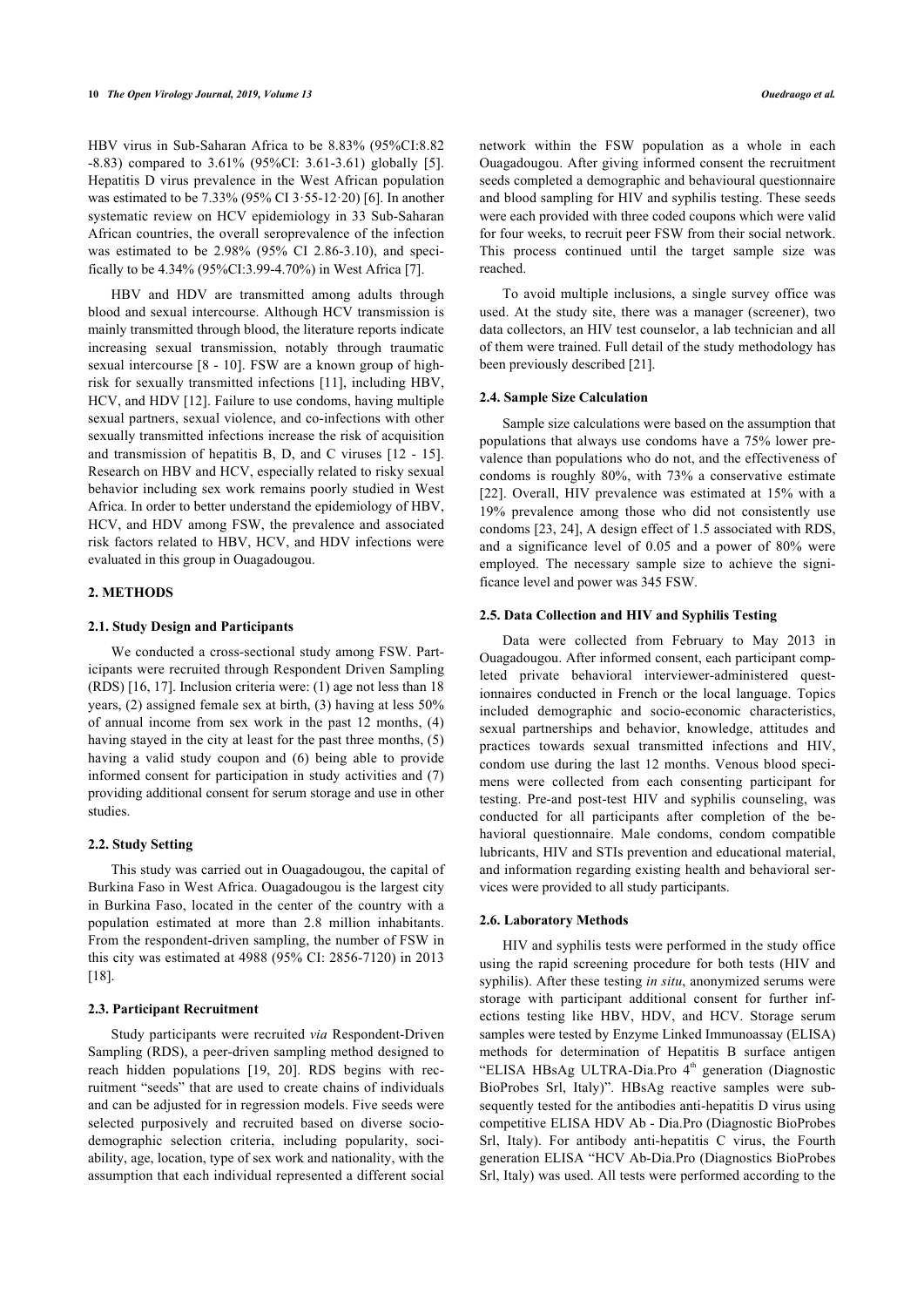manufacturer's procedures and equivocal samples were retested and the result of the second test was accepted.

## **2.7. Data Processing and Analysis**

Data were entered using double data entry into EpiData 3.1 (EpiData Association, Odense, Denmark), and analyzed with Stata 14 (StataCorp, College Station, TX). Descriptive statistics were used to describe FSW characteristics, sexual behaviors, condom use, HBV, HDV and HCV prevalence. We adjusted all proportions to account for the RDS method [[25\]](#page-8-9). This adjustment takes into consideration the probability of each participant to be included in the study. This probability was measured through weighting based on the size of each participant's network. This probability was measured through weighting based on the size of each participant's network. Network size was determined using the survey question: "How many different people do you know personally who are female sex workers or sell sex? i.e., you know them and they know you, and you could contact them if you needed to?" The mean network size was 69 FSW (95%CI: 54-84). We presented population estimates and 95% Confidence Intervals (CI) adjusted for RDS design using the RDS Analysis Tools (RDSAT) version 6.0.1 (RDS, Inc., Ithaca, NY). Weighted bivariate and multivariate logistic regression analyses were performed using Stata to identify factors associated with HBV and HCV infections at the  $p<0.05$  level of significance along with a 95% Confidence Interval (CI). The outcome variable was HBV or HCV status (positive or negative) as determined by blood tests. Bivariate analysis was not done for hepatitis D due to a limited number of positive cases. Predictor variables included sociodemographic variables such as age, education level, marital status, employment, and migration to Burkina Faso. Other selected predictor variables included: years of sex work experience, number of clients, and condom use, venues for sex work (sex with clients in street or public gardens), drug abuse, and alcohol abuse. Sociodemographic and selected behavioral variables associated with hepatitis virus B or C

<span id="page-2-0"></span>

| Table 1. Characteristics of female sex workers. |  |
|-------------------------------------------------|--|
|                                                 |  |

infectionat the significance level of  $p<0.2$  [[26](#page-8-10) - [28](#page-8-11)]. in weighted bivariate analyses were included in a backward elimination model selection procedure. Variables independently associated with infection were retained in the weighted multivariate model to produce the final results.

#### **2.8. Ethical Issues and Protection of the Participants**

The study received ethical approval from the Ethics Committee for Health Research (CERS) of Burkina Faso and The Johns Hopkins Bloomberg School of Public Health Institutional Review Board. Research ethics training and sensitivity training were provided to all staff the study. Confidentiality was maintained by using a unique study identifier rather than real names on questionnaires. Participant unique and anonymized codes were used to link study questionnaires with blood sample tubes. All participants who tested positive for HIV during HIV behavior and seroprevalence survey were referred to a healthcare center for appropriate care. Those who tested positive for syphilis received syphilis treatment in situ. In addition to the consent for participation to the HIV behavioral survey, individual consent was required for serum samples storage for further research related to sexually transmitted diseases.

# **3. RESULTS**

# **3.1. Socio-Demographic Characteristics of FSW**

The mean age of the FSW was  $24.9 \pm 6.4$  years. Table [1](#page-2-0) shows the socio-demographic and socio-professional characteristics of the FSW. The education level of study participants was low; about 23.8% had no education, and one-third of them had a primary level of education (38.0%). More than 63% (219/348) of the FSW in the sample were single. The vast majority (about 70%) had at least one biological child. Half of the FSW (50.4%) declared to have no other income generating activity (except for sex work).

|                               |             |              | <b>RDS-adjusted</b> |                     |  |  |  |
|-------------------------------|-------------|--------------|---------------------|---------------------|--|--|--|
| <b>Variables</b>              | $\mathbf n$ | Unadjusted % | $\frac{0}{0}$       | $(95\% \text{ CI})$ |  |  |  |
| Current age (years)           |             |              |                     |                     |  |  |  |
| $\leq$ = 24                   | 202         | 58.0         | 56.8                | $51.4 - 62.1$       |  |  |  |
| $25 - 29$                     | 83          | 23.9         | 23.3                | $19.1 - 28.1$       |  |  |  |
| > 30                          | 63          | 18.1         | 19.8                | $15.7 - 24.7$       |  |  |  |
| Education                     |             |              |                     |                     |  |  |  |
| None                          | 82          | 23.8         | 24.6                | $22.0 - 29.7$       |  |  |  |
| Primary                       | 131         | 38.1         | 37.8                | $32.7 - 43.2$       |  |  |  |
| Secondary and above           | 131         | 38.1         | 37.6                | $32.5 - 42.9$       |  |  |  |
| <b>Marital status</b>         |             |              |                     |                     |  |  |  |
| Single                        | 219         | 62.9         | 61.2                | $55.8 - 66.4$       |  |  |  |
| Married/cohabitating          | 33          | 9.5          | 09.8                | $07.0 - 13.6$       |  |  |  |
| Divorced/separed/widow        | 96          | 27.6         | 29.0                | $24.3 - 34.2$       |  |  |  |
| Occupation                    |             |              |                     |                     |  |  |  |
| Student/pupil                 | 20          | 5.8          | 05.4                | $03.5 - 08.3$       |  |  |  |
| Employees (public or private) | 151         | 43.6         | 43.5                | $38.2 - 48.9$       |  |  |  |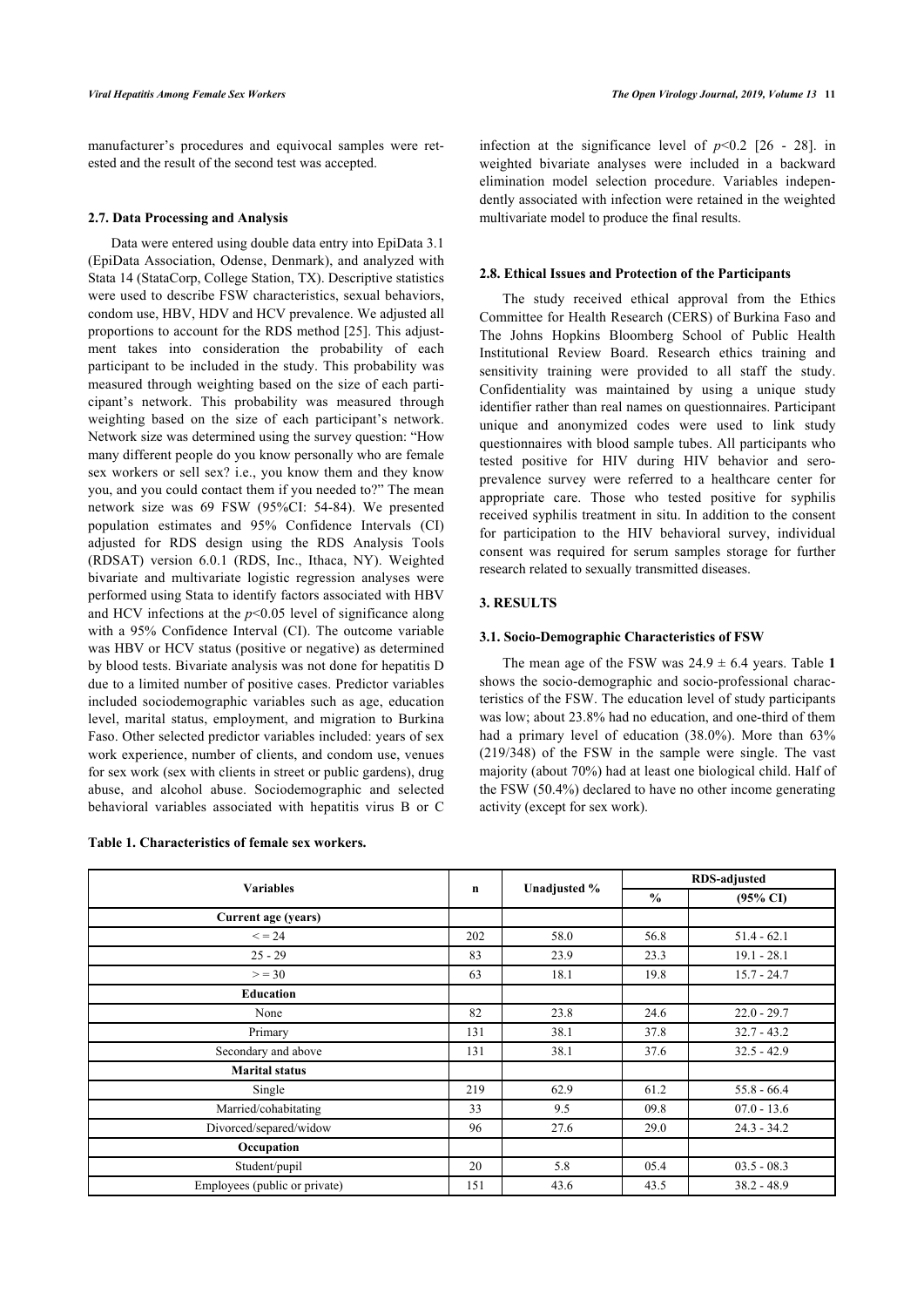#### **12** *The Open Virology Journal, 2019, Volume 13 Ouedraogo et al.*

*(Table 1) contd.....*

| <b>Variables</b>                                         |                |              | <b>RDS-adjusted</b> |                     |  |  |  |
|----------------------------------------------------------|----------------|--------------|---------------------|---------------------|--|--|--|
|                                                          | $\mathbf n$    | Unadjusted % | $\frac{0}{0}$       | $(95\% \text{ CI})$ |  |  |  |
| Unemployee                                               | 175            | 50.6         | 51.1                | $45.7 - 56.4$       |  |  |  |
| Number of children                                       |                |              |                     |                     |  |  |  |
| 00                                                       | 106            | 30.5         | 29.3                | $24.8 - 34.4$       |  |  |  |
| 01                                                       | 157            | 45.1         | 44.9                | $39.6 - 50.3$       |  |  |  |
| $\geq 02$                                                | 85             | 24.4         | 25.8                | $21.3 - 30.9$       |  |  |  |
| <b>Migrant</b>                                           |                |              |                     |                     |  |  |  |
| No                                                       | 231            | 67.0         | 66.3                | $61.0 - 71.2$       |  |  |  |
| Yes                                                      | 114            | 33.0         | 33.7                | $28.8 - 39.0$       |  |  |  |
| <b>Hepatitis B immunization</b>                          |                |              |                     |                     |  |  |  |
| No                                                       | 329            | 94.8         | 94.5                | $91.3 - 96.5$       |  |  |  |
| Yes                                                      | 14             | 4.0          | 04.4                | $02.6 - 07.5$       |  |  |  |
| Unknown                                                  | $\overline{4}$ | 1.2          | 01.1                | $00.4 - 02.9$       |  |  |  |
| Injectable drug user                                     |                |              |                     |                     |  |  |  |
| N <sub>o</sub>                                           | 342            | 98.3         | 98.4                | $96.4 - 99.3$       |  |  |  |
| Yes                                                      | 342            | 1.7          | 01.6                | $00.7 - 03.6$       |  |  |  |
| <b>Alcohol user</b>                                      |                |              |                     |                     |  |  |  |
| No                                                       | 99.            | 28.4         | 27.9                | $23.4 - 32.9$       |  |  |  |
| Yes                                                      | 249            | 71.6         | 72.1                | $67.1 - 76.6$       |  |  |  |
| <b>HIV</b> serological status                            |                |              |                     |                     |  |  |  |
| Negative                                                 | 321            | 92.2         | 86.9                | $81.7 - 90.8$       |  |  |  |
| Positive                                                 | 27             | 7.8          | 13.1                | $09.2 - 18.3$       |  |  |  |
| Syphilis serological status                              |                |              |                     |                     |  |  |  |
| Negative                                                 | 333            | 95.7         | 95.3                | $92.2 - 97.2$       |  |  |  |
| Positive                                                 | 15             | 4.3          | 04.7                | $02.8 - 07.8$       |  |  |  |
| Age at start of selling sex (years)                      |                |              |                     |                     |  |  |  |
| $\leq 20$                                                | 225            | 64.8         | 64.1                | $58.7 - 69.1$       |  |  |  |
| 20 to 24                                                 | 81             | 23.3         | 23.7                | $19.4 - 28.6$       |  |  |  |
| $\geq$ 25                                                | 41             | 11.8         | 12.2                | $09.0 - 16.3$       |  |  |  |
| Experience in sex work (years)                           |                |              |                     |                     |  |  |  |
| $\leq 1$                                                 | 59             | 17.1         | 17.0                | $13.3 - 21.4$       |  |  |  |
| $1$ to $5$                                               | 203            | 58.8         | 58.9                | $53.5 - 64.1$       |  |  |  |
| $\geq 6$                                                 | 83             | 24.1         | 24.2                | $19.8 - 29.1$       |  |  |  |
| Mean number of clients per weeks                         |                |              |                     |                     |  |  |  |
| 1 to 14                                                  | 214            | 61.7         | 63.0                | $57.8 - 68.0$       |  |  |  |
| 15 to 29                                                 | 91             | 26.2         | 25.6                | $21.2 - 30.5$       |  |  |  |
| $\geq 30$                                                | 42             | 12.1         | 11.4                | $08.5 - 15.1$       |  |  |  |
| Mean income per week $(1 \text{ USD} = 500 \text{ XOR})$ |                |              |                     |                     |  |  |  |
| $< 30$ USD                                               | 29             | 8.3          | 08.3                | $05.8 - 11.8$       |  |  |  |
| $30 - 69$ USD                                            | 147            | 42.2         | 43.4                | $38.2 - 48.9$       |  |  |  |
| $70 - 200$ USD                                           | 126            | 36.2         | 35.2                | $303 - 40.4$        |  |  |  |
| $\geq 200$ USD                                           | 46             | 13.2         | 13.1                | $09.9 - 17.1$       |  |  |  |

# **3.2. HBV, HCV and HDV Prevalence Among FSW**

In total, 348 FSW were tested for viral hepatitis. Sixty-one (61) were HBV positive, with RDS adjusted prevalence of 18.2% (95%CI: 14.4-22.9). Hepatitis D prevalence among HBV antigen positive FSW was 1.64% (1/61). HCV antibody virus tests were conducted on 325 available serums and 32 were reactive (9.8%). The adjusted prevalence of the HCV in the FSW was estimated to 10.6% (95%CI: 07.5-14.8). Table **[2](#page-4-0)** shows the prevalence of HBV and HCV antigen positivity and the results of the bivariate and multivariate analyses.

### **3.3. Factors Associated with FSW' HBV and HCV Infection**

In bivariate analysis, factors associated with HBV antigen positivity were previous pregnancy, the consistent condom use, the lower weekly wage and being HIV positive. None of these factors was independently associated with the HBV infection among FSW in multivariate analysis. The details are shown in (Table **[2](#page-4-0)**).

For HCV, only the being HIV positive (aOR =  $5.59$ , p = 0.005), the consistent condom use  $(aOR = 0.32, p = 0.019)$ , sex with clients in street, public gardens or bars ( $a\overline{OR} = 3.27$ ,  $p =$ 0.027), and the reuse of condom ( $aOR = 6.91$ ,  $p = 0.007$ ) were independently associated with HCV antigen positivity in FSW.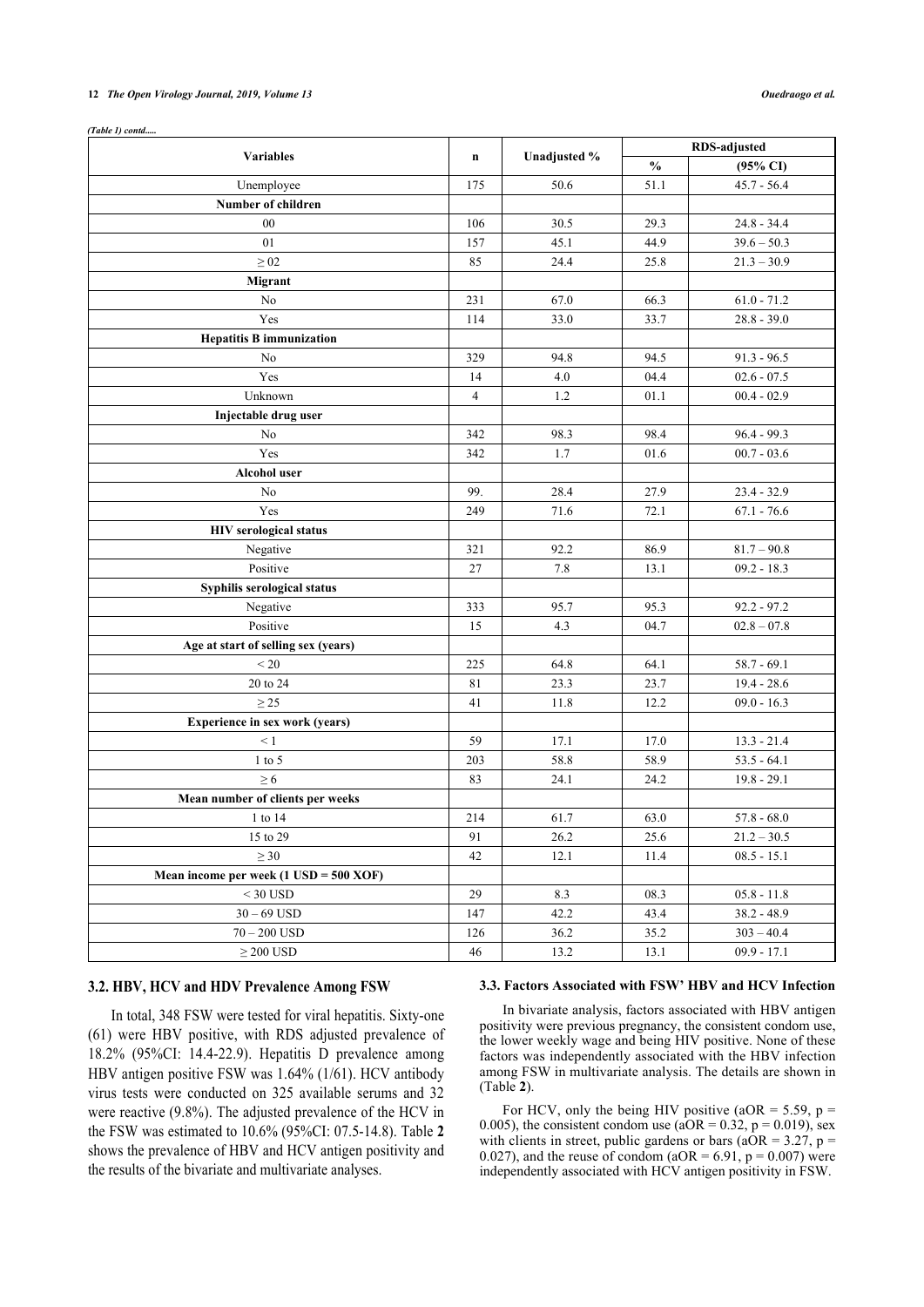|                                     |                | <b>Hepatitis B Virus Seroprevalence Among Female Sex Workers</b> |                                         |              |                        |       |                          |                          | <b>Hepatitis C Virus Seroprevalence Among Female Sex Workers</b> |                |                        |                                            |                |                          |                        |                          |                          |                          |
|-------------------------------------|----------------|------------------------------------------------------------------|-----------------------------------------|--------------|------------------------|-------|--------------------------|--------------------------|------------------------------------------------------------------|----------------|------------------------|--------------------------------------------|----------------|--------------------------|------------------------|--------------------------|--------------------------|--------------------------|
|                                     |                | <b>HBV</b><br><b>RDS Unadjusted OR</b><br>Prevalence             |                                         |              | <b>RDS Adjusted OR</b> |       |                          |                          | <b>HCV</b><br>Prevalence                                         |                |                        | <b>RDS Unadjusted OR</b>                   |                |                          | <b>RDS Adjusted OR</b> |                          |                          |                          |
| <b>Variables</b>                    | $\mathbf n$    | Crude<br>%                                                       | <b>RDS</b><br>adjusted<br>$\frac{0}{0}$ | <b>OR</b>    | 95% CI                 | p     | aOR                      | 95% CI                   | p                                                                | $\mathbf n$    | Crude<br>$\frac{0}{0}$ | <b>RDS</b><br>adjusted OR<br>$\frac{0}{0}$ |                | 95% CI                   | p                      | aOR                      | 95% CI                   | p                        |
| Age (years)                         |                |                                                                  |                                         |              |                        |       |                          |                          |                                                                  |                |                        |                                            |                |                          |                        |                          |                          |                          |
| $\leq$ 24                           | 202            | 17.8                                                             | 18.3                                    | $\mathbf{1}$ |                        |       |                          |                          |                                                                  | 189            | 9.0                    | 09.8                                       |                |                          |                        |                          |                          |                          |
| 25-29                               | 83             | 20.5                                                             | 19.7                                    | 1.10         | $0.49 - 2.44$          | 0.819 | $\overline{a}$           |                          | $\ddotsc$                                                        | 77             | 9.1                    | 08.7                                       | 0.88           | 0.34-2.24                | 0.789                  | $\mathbb{Z}^2$           | --                       | ٠.                       |
| $\geq 30$                           | 63             | 12.7                                                             | 16.3                                    | 1.17         | $0.49 - 2.75$          | 0.718 | ă.                       | ÷.                       | ÷.                                                               | 59             | 13.6                   | 08.7                                       | 1.62           | $0.63 - 4.13$            | 0.311                  | $\mathbb{R}^2$           | Ш,                       | $\sim$                   |
| Total                               | 348            | 17.5                                                             | 18.2                                    |              |                        |       | ă.                       | ÷-                       | Ξ.                                                               | 325            | 9.8                    | 10.6                                       |                |                          |                        |                          |                          |                          |
| Education                           |                |                                                                  |                                         |              |                        |       |                          |                          |                                                                  |                |                        |                                            |                |                          |                        |                          |                          |                          |
| None                                | 82             | 14.6                                                             | 16.0                                    | 1            |                        |       |                          |                          |                                                                  | 76             | 10.5                   | 10.5                                       |                |                          |                        |                          |                          |                          |
| Primary                             | 131            | 16.8                                                             | 15.9                                    | 0.99         | $0.45 - 2.19$          | 0.990 | $\ddotsc$                | Ξ.                       | $\ddotsc$                                                        | 119            | 9.2                    | 11.2                                       | 1.08           | $0.40 - 2.93$            | 0.877                  | $\mathbb{R}^2$           | Ξ.                       | Ξ.                       |
| Secondary/high school               | 131            | 19.8                                                             | 21.8                                    | 1.47         | $0.67 - 3.19$          | 0.334 | $\overline{a}$           | $\overline{\phantom{a}}$ | $\mathbb{Z}^2$                                                   | 126            | 10.3                   | 10.4                                       | 0.99           | 0.38-2.57                | 0.980                  | $\overline{\phantom{a}}$ | $\overline{\phantom{a}}$ | $\sim$                   |
| <b>Marital</b> status               |                |                                                                  |                                         |              |                        |       |                          |                          |                                                                  |                |                        |                                            |                |                          |                        |                          |                          |                          |
| Single                              | 219            | 17.8                                                             | 17.9                                    | -1           |                        |       |                          |                          |                                                                  | 203            | 9.4                    | 09.8                                       |                |                          |                        |                          |                          |                          |
| Living in couple                    | 33             | 6.1                                                              | 07.7                                    | 0.38         | $0.08 - 1.77$          | 0.219 | $\sim$                   |                          | $\overline{a}$                                                   | 30             | 6.7                    | 08.4                                       | 0.85           | $0.18 - 4.10$            | 0.840                  | $\overline{\phantom{a}}$ | --                       |                          |
| Divorced/separated/widow            | 96             | 20.8                                                             | 22.4                                    | 1.32         | $0.71 - 2.45$          | 0.384 | $\ddot{\phantom{a}}$     | --                       | $\sim$                                                           | 92             | 12.0                   | 13.0                                       | 1.38           | $0.61 - 3.12$            | 0.441                  | ÷.                       | --                       | --                       |
| Occupation                          |                |                                                                  |                                         |              |                        |       |                          |                          |                                                                  |                |                        |                                            |                |                          |                        |                          |                          |                          |
| Student/pupil                       | 20             | 20.0                                                             | 20.0                                    | -1           |                        |       |                          |                          |                                                                  | 19             | 5.3                    | 05.3                                       |                |                          |                        |                          |                          |                          |
| Employees (public or<br>private)    | 151            | 21.2                                                             | 21.5                                    | 1.09         | 0.34-3.54              | 0.876 | Ξ.                       |                          | $\overline{a}$                                                   | 138            | 12.3                   | 13.7                                       |                | 2.87 0.35-23.25          | 0.32                   | $\sim$                   | Ξ.                       |                          |
| Unemployee                          | 175            | 14.3                                                             | 15.4                                    | 0.73         | $0.22 - 2.39$          | 0.602 | Ξ.                       | $\overline{a}$           | $\sim$                                                           | 166            | 8.4                    | 08.7                                       |                | 1.71 0.21 - 14.01        | 0.61                   | $\mathbb{Z}^2$           | $\overline{a}$           | $\sim$                   |
| Number of children                  |                |                                                                  |                                         |              |                        |       |                          |                          |                                                                  |                |                        |                                            |                |                          |                        |                          |                          |                          |
| $\boldsymbol{0}$                    | 106            | 20.8                                                             | 21.0                                    | $\mathbf{1}$ |                        |       |                          |                          |                                                                  | 101            | 8.9                    | 09.4                                       |                |                          |                        |                          |                          |                          |
| $\mathbf{1}$                        | 157            | 16.6                                                             | 17.1                                    | 0.77         | $0.41 - 1.48$          | 0.439 | $\overline{\phantom{a}}$ | --                       | $\overline{a}$                                                   | 143            | 10.5                   | 10.9                                       | 1.18           | $0.48 - 2.90$            | 0.713                  | $\overline{\phantom{a}}$ | $\overline{\phantom{a}}$ | ٠.                       |
| $\geq$ 2                            | 85             | 15.3                                                             | 17.0                                    | 0.767        | $0.35 - 1.67$          | 0.505 | ă.                       | $\sim$                   | $\overline{a}$                                                   | 81             | 9.9                    | 11.4                                       | 1.23           | $0.44 - 3.50$            | 0.689                  | $\overline{\phantom{a}}$ | Ξ.                       | $\overline{a}$           |
| <b>Parents alive</b>                |                |                                                                  |                                         |              |                        |       |                          |                          |                                                                  |                |                        |                                            |                |                          |                        |                          |                          |                          |
| One died                            | 170            | 14.7                                                             | 15.6                                    | $\mathbf{1}$ |                        |       |                          |                          |                                                                  | 155            | 10.3                   | 11.1                                       |                |                          |                        |                          |                          |                          |
| Both                                | 173            | 20.2                                                             | 20.8                                    | 1.42         | $0.79 - 2.55$          | 0.230 | $\overline{a}$           | $\overline{\phantom{a}}$ | $\overline{a}$                                                   | 166            | 8.4                    | 09.2                                       | 0.81           | $0.37 - 1.79$            | 0.617                  | $\overline{\phantom{a}}$ | $\overline{\phantom{a}}$ | $\overline{\phantom{a}}$ |
| Migrant                             |                |                                                                  |                                         |              |                        |       |                          |                          |                                                                  |                |                        |                                            |                |                          |                        |                          |                          |                          |
| No                                  | 231            | 16.9                                                             | 17.4                                    | $\mathbf{1}$ |                        |       |                          |                          |                                                                  | 217            | 10.6                   |                                            |                |                          |                        |                          |                          |                          |
| Yes                                 | 114            | 19.3                                                             | 20.4                                    | 1.21         | $0.67 - 2.22$          | 0.393 |                          | --                       | $\ddotsc$                                                        | 105            | 8.6                    |                                            | 0.79           | $0.34 - 1.84$            | 0.586                  | $\mathbb{Z}^2$           | Ξ.                       | $\overline{\phantom{a}}$ |
| <b>Hepatitis B</b><br>immunization  |                |                                                                  |                                         |              |                        |       |                          |                          |                                                                  |                |                        |                                            |                |                          |                        |                          |                          |                          |
| No                                  | 329            | 17.3                                                             | 18.2                                    | $\mathbf{1}$ |                        |       |                          |                          |                                                                  | 305            | 10.5                   | 11.3                                       | $\overline{a}$ | цú.                      | u.                     | $\mathbf{L}$             | ÷.                       | $\overline{\phantom{a}}$ |
| Yes                                 | 14             | 21.4                                                             | 18.3                                    | 1.01         | $0.27 - 3.80$          | 0.991 | Ξ.                       | $\overline{\phantom{a}}$ | $\sim$                                                           | 15             | 0.0                    | 0.00                                       | --             | $\overline{\phantom{a}}$ |                        | Ξ.                       | $\overline{\phantom{a}}$ | $\overline{\phantom{a}}$ |
| Don't know                          | $\overline{4}$ | 25.0                                                             | 25.0                                    | 1.50         | 0.15                   | 0.729 | Ξ.                       | $\sim$                   | ÷.                                                               | $\overline{4}$ | 0.0                    | 10.6                                       | Ш,             | $\overline{a}$           |                        | $\sim$                   | $\overline{a}$           | Ξ.                       |
|                                     |                |                                                                  |                                         |              | $-14.84$               |       |                          |                          |                                                                  |                |                        |                                            |                |                          |                        |                          |                          |                          |
| Injectable drug user                |                |                                                                  |                                         |              |                        |       |                          |                          |                                                                  |                |                        |                                            |                |                          |                        |                          |                          |                          |
| No                                  |                | 342 17.5%                                                        | 0.183                                   | $\mathbf{1}$ |                        |       |                          |                          |                                                                  | 321            | 10.0%                  |                                            |                |                          |                        |                          |                          |                          |
| Yes                                 | 6              | 16.7%                                                            | 0.167                                   | 0.89         | 0.10-7.89              | 0.921 | $\overline{a}$           | $\overline{a}$           |                                                                  | $\overline{4}$ | 0.0%                   | Ξ.                                         | --             | --                       |                        |                          |                          |                          |
| Alcohol user                        |                |                                                                  |                                         |              |                        |       |                          |                          |                                                                  |                |                        |                                            |                |                          |                        |                          |                          |                          |
| No                                  |                | 99 16.2%                                                         | 0.163                                   | 1            |                        |       |                          |                          |                                                                  | 97             | 8.2%                   | 07.9                                       |                |                          |                        |                          |                          |                          |
| Yes                                 |                | 249 18.1%                                                        | 0.190                                   | 1.20         | $0.63 - 2.27$          | 0.573 | $\overline{\phantom{a}}$ | ÷.                       |                                                                  |                | 228 10.5%              | 11.7                                       | 1.55           | 0.66-3.64                | 0.308                  |                          |                          |                          |
| Age at start of sex work<br>(years) |                |                                                                  |                                         |              |                        |       |                          |                          |                                                                  |                |                        |                                            |                |                          |                        |                          |                          |                          |
| $20$                                | 225            | 19.1                                                             | 19.2                                    | $\mathbf{1}$ |                        |       |                          |                          |                                                                  | 206            |                        | 08.0                                       |                |                          |                        |                          |                          |                          |
| $20 - 24$                           | 81             | 17.3                                                             | 18.8                                    | 0.97         | $0.48 - 1.93$ 0.931    |       | Ξ.                       |                          | $\overline{a}$                                                   | 78             |                        | 14.9                                       | 2.02           | 0.86-4.78                | $0.107*$               |                          | $2.42 \mid 0.83 - 7.10$  | 0.106                    |
| $>=25$                              | 41             | 9.8                                                              | 12.4                                    | 0.59         | $0.19 - 1.84$          | 0.368 | $\overline{\phantom{a}}$ | ÷.                       | $\sim$                                                           | 40             |                        | 15.5                                       | 2.11           | $0.73 - 6.05$            | $0.165*$               |                          | 2.02 0.58-7.02           | 0.265                    |
| <b>Experience in sex work</b>       |                |                                                                  |                                         |              |                        |       |                          |                          |                                                                  |                |                        |                                            |                |                          |                        |                          |                          |                          |
| Less than one year                  | 59             | 18.6                                                             | 20.2                                    | -1           |                        |       |                          |                          |                                                                  | 57             |                        | 12.6                                       |                |                          |                        |                          |                          |                          |
| 1 to 5 years                        | 203            | 16.3                                                             | 16.4                                    | 0.77         | $0.35 - 1.68$          | 0.516 |                          | --                       | $\overline{a}$                                                   | 191            |                        | 12.4                                       | 0.98           | 0.36-2.65                | 0.971                  | 0.95                     | 0.31-2.89                | 0.932                    |
| 6 years and more                    | 83             | 20.5                                                             | 21.9                                    | 1.10         | $0.46 - 2.64$          | 0.825 | $\overline{\phantom{a}}$ | $\overline{a}$           | $\ddotsc$                                                        | 75             |                        | 04.7                                       | 0.34           | $0.08 - 1.53$            | $0.160*$               | 0.21                     | $0.04 - 1.09$            | 0.065                    |
| Number of clients per<br>week       |                |                                                                  |                                         |              | ä,                     |       |                          |                          |                                                                  |                |                        |                                            |                |                          |                        |                          |                          |                          |
| 1 to 14                             | 214            | 18.2                                                             | 18.8                                    | $\mathbf{1}$ |                        |       |                          |                          |                                                                  | 203            |                        | 11.2                                       |                |                          |                        |                          |                          |                          |
| 15 to 29                            | 91             | 18.7                                                             | 19.7                                    | 1.06         | $0.55 - 2.03$          | 0.862 | $\overline{\phantom{a}}$ | --                       | $\sim$                                                           | 84             |                        | 10.2                                       |                | $0.90$ 0.39-2.11         | 0.816                  | $\overline{\phantom{a}}$ | $\overline{\phantom{a}}$ | $\overline{\phantom{a}}$ |
| $\geq 30$                           | 42             | 11.9                                                             | 11.9                                    | 0.58         | $0.21 - 1.59$          | 0.290 |                          | Ξ.                       | ă.                                                               | 38             |                        | 07.9                                       | 0.68           | $0.19 - 2.44$            | 0.554                  | $\overline{\phantom{a}}$ | --                       | $\overline{\phantom{a}}$ |
| Mean income per week                |                |                                                                  |                                         |              |                        |       |                          |                          |                                                                  |                |                        |                                            |                |                          |                        |                          |                          |                          |
| $<$ 30 USD                          | 29             | 6.9                                                              | 06.5                                    | $\mathbf{1}$ |                        |       |                          |                          |                                                                  | 27             | 7.4                    | 07.0                                       | 1.89           | 0.40-8.93                | 0.416                  | $\bar{\phantom{a}}$      | u.                       | Ξ.                       |
|                                     |                |                                                                  |                                         |              |                        |       |                          |                          |                                                                  |                |                        |                                            |                |                          |                        |                          |                          |                          |

# <span id="page-4-0"></span>**Table 2. HBV, HCV Seroprevalence and selected socio-demographic and sex work-related characteristics associated.**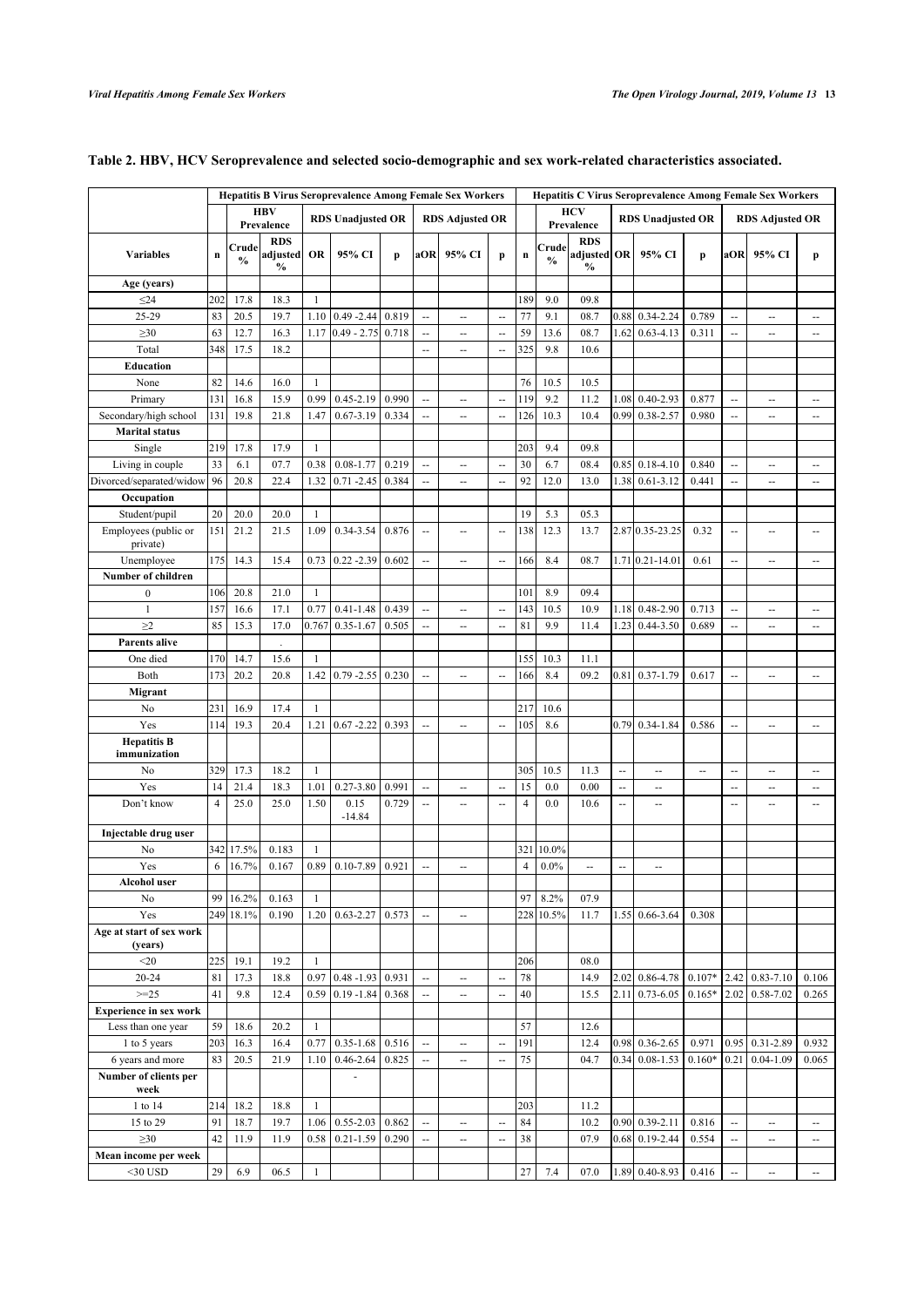## **14** *The Open Virology Journal, 2019, Volume 13 Ouedraogo et al.*

| (Table 2) contd |
|-----------------|
|                 |

|                                                                          | <b>Hepatitis B Virus Seroprevalence Among Female Sex Workers</b> |                        |                           |              |                          |                |                          | <b>Hepatitis C Virus Seroprevalence Among Female Sex Workers</b> |                          |             |                        |                              |                          |                         |          |                          |                          |                          |
|--------------------------------------------------------------------------|------------------------------------------------------------------|------------------------|---------------------------|--------------|--------------------------|----------------|--------------------------|------------------------------------------------------------------|--------------------------|-------------|------------------------|------------------------------|--------------------------|-------------------------|----------|--------------------------|--------------------------|--------------------------|
|                                                                          |                                                                  |                        | <b>HBV</b>                |              |                          |                |                          |                                                                  |                          | <b>HCV</b>  |                        |                              |                          |                         |          |                          |                          |                          |
|                                                                          |                                                                  |                        | Prevalence                |              | <b>RDS Unadjusted OR</b> |                |                          | <b>RDS Adjusted OR</b>                                           |                          |             |                        | Prevalence                   | <b>RDS Unadjusted OR</b> |                         |          | <b>RDS Adjusted OR</b>   |                          |                          |
|                                                                          |                                                                  |                        | <b>RDS</b>                |              |                          |                |                          |                                                                  |                          |             |                        | <b>RDS</b>                   |                          |                         |          |                          |                          |                          |
| <b>Variables</b>                                                         | $\bf n$                                                          | Crude<br>$\frac{0}{0}$ | adjusted<br>$\frac{0}{0}$ | OR           | 95% CI                   | p              | aOR                      | 95% CI                                                           | p                        | $\mathbf n$ | Crude<br>$\frac{0}{0}$ | adjusted OR<br>$\frac{0}{0}$ |                          | 95% CI                  | p        | aOR                      | 95% CI                   | p                        |
| $30 - 69$ USD                                                            | 147                                                              | 19.0                   | 19.9                      | 3.55         | 0.79<br>$-16.04$         | $0.099*$       |                          | 3.23 0.67-15.62 0.143 140                                        |                          |             | 11.4                   | 12.5                         |                          | 1.53 0.31-7.49          | 0.597    | ÷.                       | Ш,                       |                          |
| $70 - 200$ USD                                                           | 126                                                              | 19.0                   | 20.3                      | 3.64         | 0.80-16.57               | 0.095*         |                          | 3.77 0.77-18.43 0.101 117                                        |                          |             | 9.4                    | 10.3                         | 0.98                     | $0.15 - 6.42$           | 0.990    | $\sim$                   | $\overline{\phantom{a}}$ | $\sim$                   |
| $\geq$ 200 USD                                                           | 46                                                               | 15.2                   | 14.5                      | 2.41         | 0.46<br>$-12.68$         | 0.295          |                          | 1.96 0.33-11.57 0.458 41                                         |                          |             | 7.3                    | 06.9                         |                          |                         |          |                          |                          |                          |
| <b>HIV</b> status                                                        |                                                                  |                        |                           |              |                          |                |                          |                                                                  |                          |             |                        |                              |                          |                         |          |                          |                          |                          |
| Negative                                                                 | 321                                                              | 16.5                   | 16.5                      | $\mathbf{1}$ |                          |                |                          |                                                                  |                          | 297         | 8.8                    | 08.8                         |                          |                         |          |                          |                          |                          |
| Positive                                                                 | 27                                                               | 29.6                   | 29.6                      | 2.29         | $0.88 - 5.14$ 0.093*     |                | 1.85                     | $0.74 - 4.66$ 0.189                                              |                          | 28          | 21.4                   | 21.4                         | 2.84                     | $1.05 - 7.67$ 0.039**   |          |                          | 5.59 1.71-18.28 0.005**  |                          |
| <b>Syphilis markers</b>                                                  |                                                                  |                        |                           |              |                          |                |                          |                                                                  |                          |             |                        |                              |                          |                         |          |                          |                          |                          |
| Negative                                                                 | 333                                                              | 18.0                   | 18.8                      | 3.80         | 0.48-29.97               | 0.204          |                          |                                                                  |                          | 310         | 9.7                    | 08.9                         | 0.59                     | $0.05 - 4.37$           | 0.503    | $\sim$                   | Ш,                       | $\overline{\phantom{a}}$ |
| Positive                                                                 | 15                                                               | 6.7                    | 05.8                      |              |                          |                |                          |                                                                  |                          | 15          | 13.3                   | 10.6                         |                          |                         |          |                          |                          |                          |
| STIs symptom over the<br>last 12 months                                  |                                                                  |                        |                           |              |                          |                |                          |                                                                  |                          |             |                        |                              |                          |                         |          |                          |                          |                          |
| No                                                                       | 174                                                              | 17.8                   | 18.2                      | $\mathbf{1}$ |                          |                |                          |                                                                  |                          | 163         |                        | 08.9                         |                          |                         |          |                          |                          |                          |
| Yes                                                                      | 172                                                              | 16.9                   | 17.9                      | 0.98         | $0.55 - 1.74$            | 0.95           | $\overline{\phantom{a}}$ | $\overline{\phantom{a}}$                                         | $\overline{\phantom{a}}$ | 160         |                        | 12.4                         | 1.45                     | $0.67 - 3.15$           | 0.337    | $\sim$                   | --                       | $\overline{\phantom{a}}$ |
| Don't know                                                               | 1                                                                | 0.0                    | $\mathbf{0}$              | Ξ.           | $\overline{\phantom{a}}$ |                |                          |                                                                  |                          | 1           |                        | 0.00                         | Ξ.                       | 1                       |          |                          |                          |                          |
| Ever got pregnant                                                        |                                                                  |                        |                           |              |                          |                |                          |                                                                  |                          |             |                        |                              |                          |                         |          |                          |                          |                          |
| No                                                                       | 73                                                               | 17.8                   | 17.8                      | 1            |                          |                |                          |                                                                  |                          | 70          |                        | 09.9                         |                          |                         |          |                          |                          |                          |
| Yes                                                                      | 274                                                              | 17.2                   | 18.1                      | 1.017        | $0.51 - 2.02$            | 0.961          | $\ddotsc$                | $\overline{\phantom{a}}$                                         | $\overline{a}$           | 254         |                        | 10.8                         | 1.43                     | 0.59-3.45               | 0.420    | Ξ.                       | $\overline{\phantom{a}}$ | $\overline{\phantom{a}}$ |
| Abortion                                                                 |                                                                  |                        |                           |              |                          |                |                          |                                                                  |                          |             |                        |                              |                          |                         |          |                          |                          |                          |
| No                                                                       | 220                                                              | 15.0                   | 15.1                      | $\mathbf{1}$ |                          |                |                          |                                                                  |                          | 204         |                        | 10.4                         |                          |                         |          |                          |                          |                          |
| Yes                                                                      | 128                                                              | 21.9                   | 23.4                      | 1.72         | $0.96 - 3.06$ 0.064*     |                | 1.47                     | $0.81 - 2.67$                                                    | $0.202$  121             |             |                        | 10.8                         | 1.04                     | $0.47 - 2.28$           | 0.921    | $\mathbb{Z}^2$           | Ξ.                       | $\sim$                   |
| Ease of requesting client                                                |                                                                  |                        |                           |              |                          |                |                          |                                                                  |                          |             |                        |                              |                          |                         |          |                          |                          |                          |
| to wear a condom                                                         |                                                                  |                        |                           |              |                          |                |                          |                                                                  |                          |             |                        |                              |                          |                         |          |                          |                          |                          |
| Easy                                                                     | 237                                                              | 15.6                   | 16.3                      | $\mathbf{1}$ |                          |                |                          |                                                                  |                          | 222         |                        | 09.4                         |                          |                         |          |                          |                          |                          |
| Difficult                                                                | 110                                                              | 20.9                   | 21.8                      | 1.43         | $0.79 - 2.61$            | 0.232          | ă.                       | $\overline{\phantom{a}}$                                         | $\sim$                   | 102         |                        | 13.3                         | 1.47                     | $0.67 - 3.24$           | 0.334    | $\overline{\phantom{a}}$ | Ξ.                       | $\overline{\phantom{a}}$ |
| Systematic use of<br>condom with clients<br>during the last 12<br>months |                                                                  |                        |                           |              |                          |                |                          |                                                                  |                          |             |                        |                              |                          |                         |          |                          |                          |                          |
| No                                                                       | 129                                                              | 14.7                   | 14.7                      | $\mathbf{1}$ |                          |                |                          |                                                                  |                          | 121         |                        | 14.5                         |                          |                         |          |                          |                          |                          |
| Yes                                                                      | 212                                                              | 19.8                   | 21.0                      | 1.54         | $0.84 - 2.83$ 0.161*     |                | 1.49                     | $0.76 - 2.92$                                                    | 0.245 197                |             |                        | 07.7                         | 0.49                     | $0.23 - 1.08$           | $0.078*$ |                          | $0.32$ 0.13-0.83 0.019** |                          |
| Condom use during the<br>last intercourse with new<br>client             |                                                                  |                        |                           |              |                          |                |                          |                                                                  |                          |             |                        |                              |                          |                         |          |                          |                          |                          |
| No                                                                       | 36                                                               | 5.6                    | 05.6                      | 1            |                          |                |                          |                                                                  |                          | 32          |                        | 15.6                         |                          |                         |          |                          |                          |                          |
| Yes                                                                      | 300                                                              | 18.7                   | 19.2                      | 4.05         | $0.94 -$<br>17.52        |                |                          | $0.061*$ 3.29 0.74-14.64 0.116 281                               |                          |             |                        | 10.2                         | 0.61                     | $0.21 - 1.74$           | 0.359    | $\sim$                   | $\sim$                   |                          |
| Condom breakage over<br>the last 12 months                               |                                                                  |                        |                           |              |                          |                |                          |                                                                  |                          |             |                        |                              |                          |                         |          |                          |                          |                          |
| No                                                                       | 127                                                              | 16.5                   | 17.6                      | $\mathbf{1}$ |                          |                |                          |                                                                  |                          | 119         |                        | 07.0                         |                          |                         |          |                          |                          |                          |
| Yes                                                                      | 221                                                              | 18.1                   | 18.6                      |              | $1.06$ 0.58 -1.94        | 0.838          | $\overline{\phantom{a}}$ | $\mathbf{u}$                                                     | $\sim$                   | 206         |                        | 12.6                         | 1.91                     | $0.81 - 4.53$           | $0.141*$ | 1.71                     | $0.65 - 4.53$            | 0.276                    |
| Already re-use condom                                                    |                                                                  |                        |                           |              |                          |                |                          |                                                                  |                          |             |                        |                              |                          |                         |          |                          |                          |                          |
| No                                                                       | 332                                                              | 18.4                   | 19.2                      | $\mathbf{1}$ |                          |                | $\overline{\phantom{a}}$ | $\overline{\phantom{a}}$                                         | Ξ.                       | 310         | 9.4                    | 10.2                         |                          |                         |          |                          |                          |                          |
| Yes                                                                      | 10                                                               | 0.0                    | 0.0                       | Ξ.           | $\overline{\phantom{a}}$ | $\overline{a}$ | $\overline{\phantom{a}}$ | $\overline{\phantom{a}}$                                         | $\sim$                   | 09          | 33.3                   | 33.3                         |                          | 4.38 1.03-18.67 0.046** |          |                          | 6.91 1.70-28.0           | $0.007**$                |
| Sex with clients in the<br>street or public gardens                      |                                                                  |                        |                           |              |                          |                |                          |                                                                  |                          |             |                        |                              |                          |                         |          |                          |                          |                          |
| No                                                                       | 308                                                              | 18.8                   | 19.7                      | $\mathbf{1}$ |                          |                |                          |                                                                  |                          | 288         | 8.7                    | 09.2                         |                          |                         |          |                          |                          |                          |
| Yes                                                                      | 39                                                               | 7.7                    | 07.1                      | 0.31         | $0.09 - 1.05$ 0.061*     |                |                          |                                                                  |                          | 36          | 19.4                   | 21.5                         |                          | 2.70 1.03-7.06 0.043**  |          |                          | 3.27 1.14-9.37 0.027**   |                          |

# **4. DISCUSSION**

To our knowledge, this study was the first to use the RDS method among FSW for HBV, HCV, and HDV seroprevalence and one of the few studies to report seroprevalence data of these viruses among FSW in West-Africa. The results show a high prevalence of HBV (18.2%) and hepatitis C (10.6%), and low seroprevalence of hepatitis D (1.5%) among FSW in Ouagadougou. HBV and HCV prevalence reported in our study are higher than those described in the general population in the country[[29](#page-8-12)]. In fact, the national prevalence of HBV in Burkina Faso was estimated at 8.8%[[29\]](#page-8-12). In a recent systematic review in the country, a slightly higher prevalence of HBV was reported among specific groups: pregnant women  $(11.1\%)$ , blood donors  $(11.7\%)$  and people living with HIV (12.6%) [[30](#page-8-13)]. Our results are comparable to those of Forbi *et al*. who reported 17.1% of HBV prevalence in FSW in Nigeria [[31](#page-8-14)], while Musa *et al*. found (13.6% in general population in this country [[32\]](#page-8-15).

Similar results were reported by De Matos *et al*. who found an HBV prevalence of 17.1%, which was 1.5 times higher than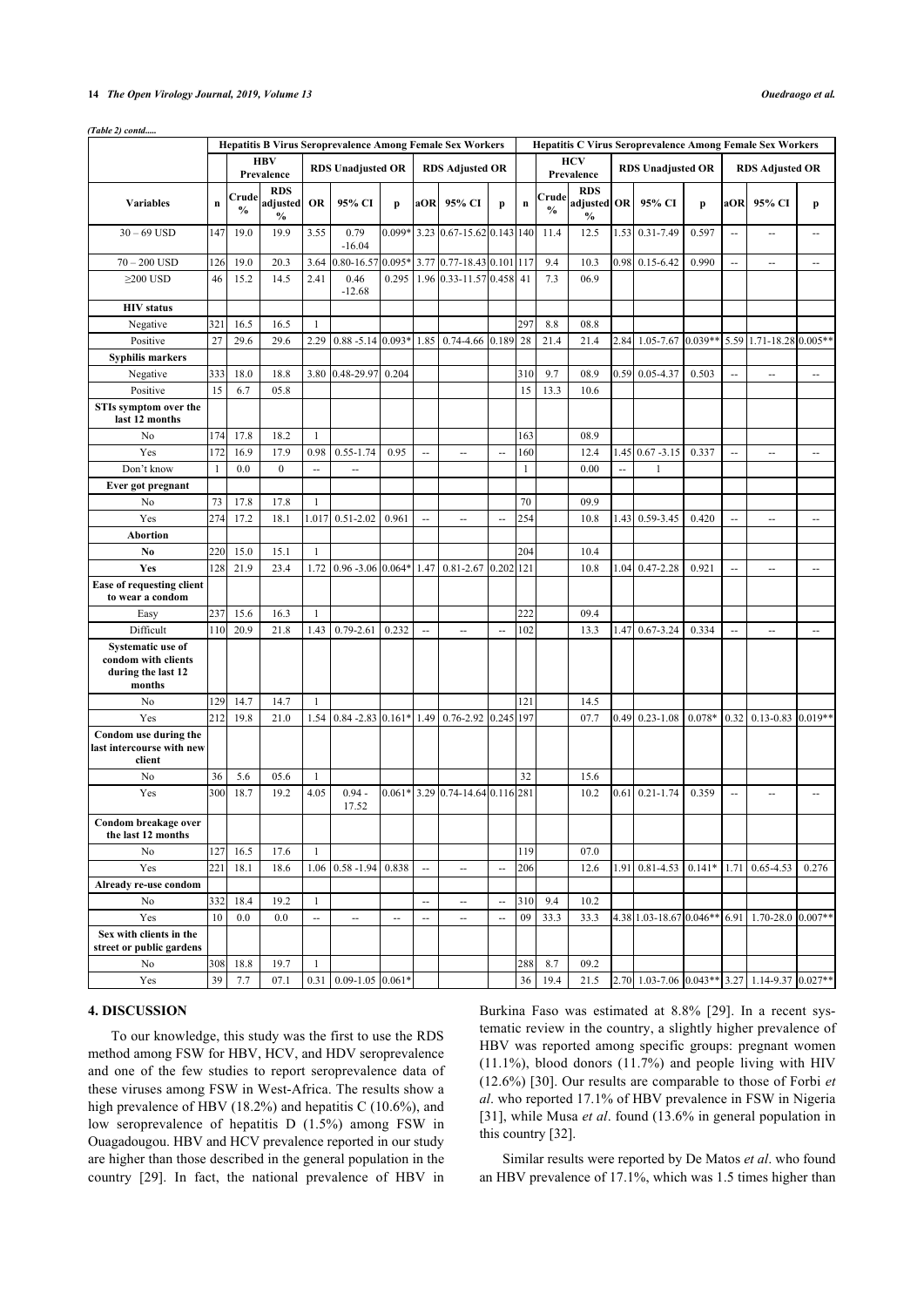the prevalence in general population estimated at 11.6% in Brazil [\[14\]](#page-7-12). Due to risk factors, FSW are more vulnerable to HBV infection. Universal vaccination against HBV among infants was initiated in Burkina Faso only in 2006[[33](#page-8-16)]. As indicated by our study, most of FSW were not immunized against HBV (only 4% declared to be in contact at least once with the vaccine), and are at increased vulnerability to transmit HBV among the unvaccinated adult population through multiple sex partners.

Certain factors such as advanced age and seniority in sex work, previous history of STIs, previous history of a blood transfusion, and drug use were associated with HBV prevalence in some studies[[14\]](#page-7-12). Our study did not identify an independent association of socio-demographic or behavioral factors with HBV infection in FSW. A study in Congo reported age as a factor associated with HBV in FSW[[15](#page-7-11)]. Another study in Tanzania concluded that sexual acquisition of HBV in adults is less common [[34\]](#page-8-0). Vertical transmission of HBV from mother to child or childhood HBV infection is the most common in Africa suggesting lower infection rates from sexual activity [\[35](#page-8-1), [36\]](#page-8-17). Risky sexual behaviors among FSW may lead to HBV infection or they may have been infected during childhood. The cross sectional nature of this study did not allow us to determine if HBV among the study population was acquired during childhood or during sex work. Future longitudinal cohort studies are needed to elucidate the vulner-ability factors of FSW in Burkina Faso.

In our study, only one FSW among those who were HBV positive was tested positive for HDV antibodies (1.64%), and reported to the total sampling of the study, its prevalence is 0.3%. HDV is endemic in Africa and its prevalence varies from one country to another [\[6\]](#page-7-5). Our study shows a lower HDV prevalence in FSW compared to that of the West African population (7.33%) [[6](#page-7-5)]. The prevalence of HDV in our study is however, higher than the one reported in the female population of HBsAg carriers in Burkina Faso (0.77%)[[37](#page-8-18)]. HBV and HDV coinfection is a concern because it could accelerate the HBV evolution, and potentially lead to liver cirrhosis or cancer if proper treatment is not offered [[2](#page-7-1)].

The prevalence of HCV among the study population was high, despite the low number of injection drug users. Those who reported a history of injection drug use did not test positive for HCV. Compared to developed countries where injection drug use is a contributing factor to HCV transmission, injection drug use is not common in Burkina Faso [[38,](#page-8-19) [39\]](#page-8-20). HCV antibody prevalence was 10.6% among FSW which was three times higher compared to 3.5% among a population of reproductive age at the national level, and to 3.1% among women [\[29\]](#page-8-12). This implies that FSW are more vulnerable to contracting HCV sexually as opposed to through injection drug use [[30\]](#page-8-13).

Socio-demographic characteristics did not indicate significant differences of HCV prevalence among FSW. Sexual behavior factors relating to HIV infection including condom use, condom scarcity, and location of sexual activity were associated with HCV infection and are opportunities for public health intervention and sexual health education. Some authors suggested that risky sexual behaviors including multiple sex partners and intense sexual practices can lead to accumulated risk for HCV transmission [[40\]](#page-8-21). This sexual transmission can be facilitated in FSW by repeated exposure of vaginal mucosa to the virus particularly when they are injured [\[41\]](#page-8-22). Also, the risk of contracting HCV among those infected with HIV people has previously been studied [\[42](#page-8-23)]. In a systematic review of studies on HIV and the viral hepatitis co-infections in sub-Saharan Africa, the authors reported that those who were HIV infected were estimated to be 60% higher risk of HCV coinfection compared to HIV seronegative people (RR = 1.60) [[42\]](#page-8-23).

The limitations of our study are the fact that risky sexual behaviors are self-reported and subject to recall bias. We do not have the possibility to check the reliability of these responses. However, the study staff was well-trained to minimize this risk of bias and obtain quality data. Secondly, the RDS method used to recruit the FSW is an estimate of the population and does not account for the entire population of FSW in Ouagadougou. Thirdly, the cross-sectional nature of this study does not allow us to establish temporality between risky sexual behavior and HBV or HCV infection. We also do not know when the FSW contracted these diseases and if it was before or after they started sex work. Finally, a positive HBV or HCV antibody test does not confirm the stage of infection or the presence of the virus during the study.

## **CONCLUSION**

Our study suggests that HBV and HCV infection are a public health concern among FSW. Comprehensive prevention for HBV and HCV among FSW should be implemented in order to meet the objectives of the viral hepatitis global program[[43\]](#page-8-24). These prevention programs must take into account their unique needs and behaviors that put them at increased vulnerability. We recommend vaccination against HBV, bloodborne exposure training, and sexual exposure training. Vaccination against HBV virus should be promoted to those at highest risk of blood and sexual exposures. In addition, sexual education to use barrier methods, such as condoms and avoid unprotected intercourse, is required. And finally, preventing blood exposures and encouraging treatment for HCV must be included in future public health program planning, particularly among FSW. With a comprehensive and inclusive HBV and HCV prevention program, this could also be part of HIV related programming and services among FSW in Burkina Faso.

# **LIST OF ABBREVIATIONS**

|    | <b>CERS</b> $=$ Ethics Committee for Health Research of Burkina Faso |
|----|----------------------------------------------------------------------|
| CТ | $=$ Confidence Interval                                              |
|    | $ELISA$ = Enzyme Linked Immunoassay                                  |

- **HBsAg** = Hepatitis B Virus Surface Antigen
- **HBV** = Hepatitis B Virus
- **HCV** = Hepatitis C Virus
- **HDV** = Hepatitis D Virus
- **HIV** = Human Immunodeficiency Virus
- **FSW** = Female Sex Worker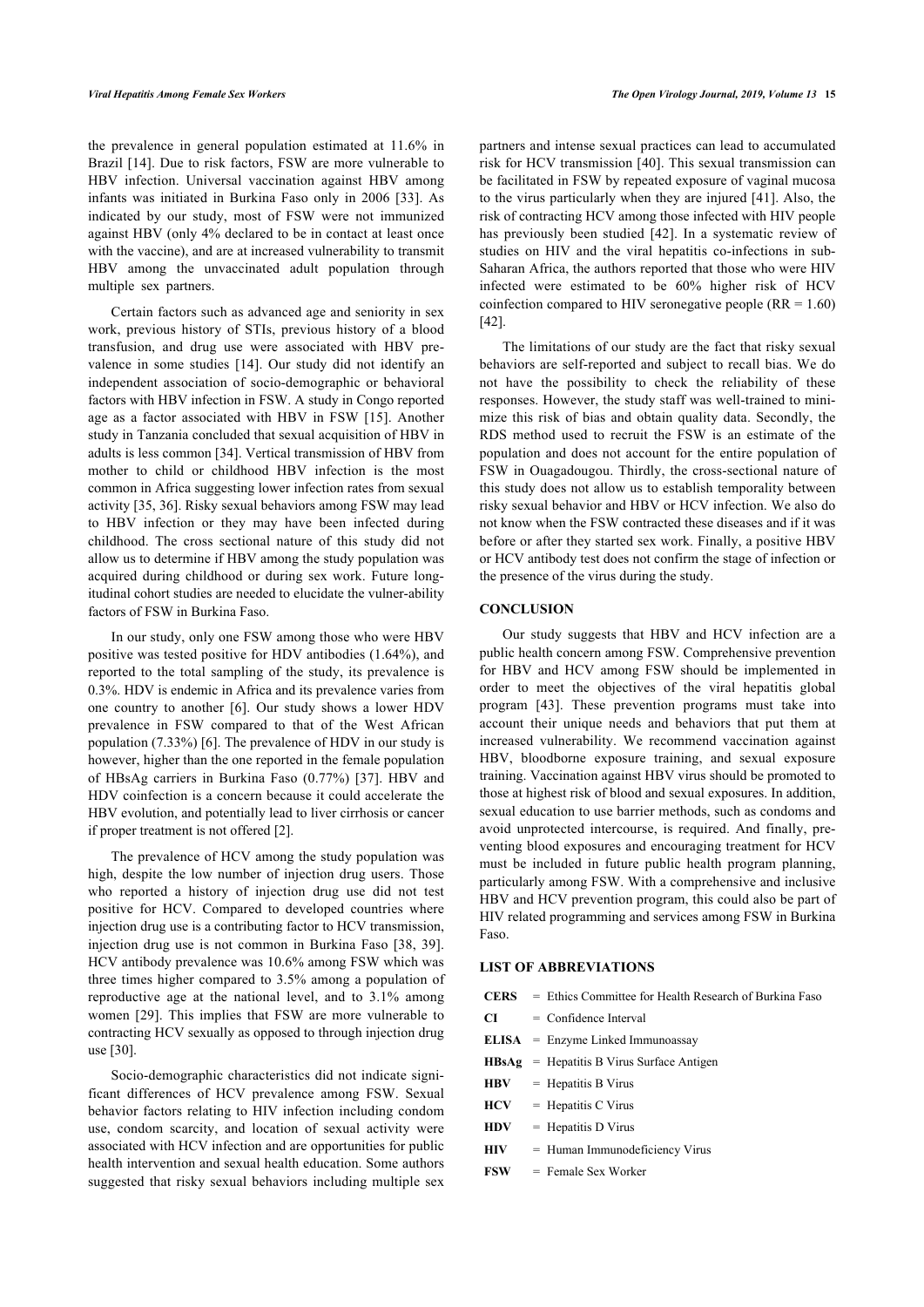| OR         | $=$ Odds Ratio                 |
|------------|--------------------------------|
| aOR        | $=$ Adjusted Odds Ratio        |
| <b>RDS</b> | $=$ Respondent Driven Sampling |
|            | $RDSAT = RDS$ Analysis Tool    |
| <b>USD</b> | $=$ United States Dollars      |

# <span id="page-7-1"></span><span id="page-7-0"></span>**AVAILABILITY OF DATA AND MATERIAL**

The datasets used during the current study are available from the corresponding author on reasonable request.

# <span id="page-7-2"></span>**FUNDING**

<span id="page-7-3"></span>The biological sample and behavioral data are from Research to Prevention (R2P) project, which is funded by the US Agency for International Development under Contract No. GHH-I-00-0700, 032-00, supported by the USA President's Emergency Plan for AIDS Relief. The R2P Project is led by the Johns Hopkins Center for Global Health and managed by the Johns Hopkins Bloomberg School of Public Health Center for Communication Programs.

<span id="page-7-5"></span><span id="page-7-4"></span>Reagents for hepatitis B, C, D virus testing were provided by Institut de Recherche en Sciences de la Santé (IRSS/- CNRST), Ouagadougou, Burkina Faso.

# **AUTHORS' CONTRIBUTION**

<span id="page-7-6"></span>HGO, SK, NB, SB conceived and designed the study; HGO, BCS supervised data collection; HGO, CD, MC performed lab analysis; HGO prepared the manuscript and it was reviewed by SK, NB, SG, OK, HL, BCS, YT, SB.

# <span id="page-7-7"></span>**ETHICS APPROVAL AND CONSENT TO PART-ICIPATE**

The study received ethical approval from the Ethics Committee for Health Research (CERS) of Burkina Faso and The Johns Hopkins Bloomberg School of Public Health Institutional Review Board.

# <span id="page-7-8"></span>**HUMAN AND ANIMAL RIGHTS**

<span id="page-7-9"></span>No Animals were used in this research. All human research procedures followed were in accordance with the ethical standards of the committee responsible for human experimentation (institutional and national), and with the Helsinki Declaration of 1975, as revised in 2013.

#### <span id="page-7-10"></span>**CONSENT FOR PUBLICATION**

Written informed consent was obtained from all the participants prior to publication.

## **CONFLICT OF INTEREST**

The authors declare no conflict of interest, financial or otherwise.

#### <span id="page-7-12"></span>**ACKNOWLEDGEMENTS**

<span id="page-7-11"></span>The authors would like to acknowledge the entire Female Sex Workers community in Ouagadougou for their participation in the present study, the facilitators and the data collectors, the Permanent Secretary of the National Council against AIDS and STIs (SP/CNLS-IST) of Burkina Faso, AIDSETI-network of Burkina and especially the Zoodo Health center of Ouagadougou.

# **REFERENCES**

- [1] WHO. Global hepatitis report, 2017. Geneva: World Health Organization. Report No: ISBN 978-92-4-156545-5 2017; 83.
- [2] Alvarado-Mora MV, Locarnini S, Rizzetto M, Pinho JR. An update on HDV: virology, pathogenesis and treatment. Antivir Ther (Lond) 2013; 18(3 Pt B): 541-8. [\[http://dx.doi.org/10.3851/IMP2598\]](http://dx.doi.org/10.3851/IMP2598) [PMID: [23792471\]](http://www.ncbi.nlm.nih.gov/pubmed/23792471)
- [3] Rizzetto M, Hepatitis D. Virus: Introduction and Epidemiology. Cold Spring Harb Perspect Med 2015; 5(7): a021576[.https://](https://www.ncbi.nlm.nih.gov/pmc/articles/PMC4484953/) [www.ncbi.nlm.nih.gov/ pmc /articles/ PMC4484953/](https://www.ncbi.nlm.nih.gov/pmc/articles/PMC4484953/)
- [\[http://dx.doi.org/10.1101/cshperspect.a021576\]](http://dx.doi.org/10.1101/cshperspect.a021576) [PMID: [26134842\]](http://www.ncbi.nlm.nih.gov/pubmed/26134842) [4] Spearman CW, Afihene M, Ally R, *et al.* Hepatitis B in sub-Saharan Africa: Strategies to achieve the 2030 elimination targets. Lancet Gastroenterol Hepatol 2017; 2(12): 900-9. [\[http://dx.doi.org/10.1016/S2468-1253\(17\)30295-9](http://dx.doi.org/10.1016/S2468-1253(17)30295-9)] [PMID: [291327](http://www.ncbi.nlm.nih.gov/pubmed/291327%2059) [59\]](http://www.ncbi.nlm.nih.gov/pubmed/291327%2059)
- [5] Schweitzer A, Horn J, Mikolajczyk RT, Krause G, Ott JJ. Estimations of worldwide prevalence of chronic hepatitis B virus infection: A systematic review of data published between 1965 and 2013. Lancet 2015; 386(10003): 1546-55[.http:// linkinghub.elsevier.com/ retrieve/](http://linkinghub.elsevier.com/retrieve/pii/S014067361561412X) [pii/ S014067361561412X](http://linkinghub.elsevier.com/retrieve/pii/S014067361561412X) [\[http://dx.doi.org/10.1016/S0140-6736\(15\)61412-X\]](http://dx.doi.org/10.1016/S0140-6736(15)61412-X) [PMID: [262314](http://www.ncbi.nlm.nih.gov/pubmed/262314%2059) [59\]](http://www.ncbi.nlm.nih.gov/pubmed/262314%2059)
- [6] Stockdale AJ, Chaponda M, Beloukas A, *et al.* Prevalence of hepatitis D virus infection in sub-Saharan Africa: A systematic review and meta-analysis. Lancet Glob Health 2017; 5(10): e992-e1003[.https://](https://www.ncbi.nlm.nih.gov/pmc/articles/PMC5599428/) [www.ncbi.nlm.nih.gov/ pmc/ articles/ PMC5599428/](https://www.ncbi.nlm.nih.gov/pmc/articles/PMC5599428/) [\[http://dx.doi.org/10.1016/S2214-109X\(17\)30298-X\]](http://dx.doi.org/10.1016/S2214-109X(17)30298-X) [PMID: [289117](http://www.ncbi.nlm.nih.gov/pubmed/289117%2065) [65\]](http://www.ncbi.nlm.nih.gov/pubmed/289117%2065)
- [7] Rao VB, Johari N, du Cros P, Messina J, Ford N, Cooke GS. Hepatitis C seroprevalence and HIV co-infection in sub-Saharan Africa: A systematic review and meta-analysis. Lancet Infect Dis 2015; 15(7): 819-24. [\[http://dx.doi.org/10.1016/S1473-3099\(15\)00006-7](http://dx.doi.org/10.1016/S1473-3099(15)00006-7)] [PMID: [259570](http://www.ncbi.nlm.nih.gov/pubmed/259570%2078)

[78\]](http://www.ncbi.nlm.nih.gov/pubmed/259570%2078)

- [8] Rooney G, Gilson RJ. Sexual transmission of hepatitis C virus infection. Sex Transm Infect 1998; 74(6): 399-404. [\[http://dx.doi.org/10.1136/sti.74.6.399](http://dx.doi.org/10.1136/sti.74.6.399)] [PMID: [10195047\]](http://www.ncbi.nlm.nih.gov/pubmed/10195047)
- [9] Bradshaw D, Matthews G, Danta M. Sexually transmitted hepatitis C infection: The new epidemic in MSM? Curr Opin Infect Dis 2013; 26(1): 66-72. [PMID: [23242342\]](http://www.ncbi.nlm.nih.gov/pubmed/23242342)

[10] Terrault NA, Dodge JL, Murphy EL, *et al.* Sexual transmission of hepatitis C virus among monogamous heterosexual couples: The HCV partners study. Hepatology 2013; 57(3): 881-9. [\[http://dx.doi.org/10.1002/hep.26164\]](http://dx.doi.org/10.1002/hep.26164) [PMID: [23175457](http://www.ncbi.nlm.nih.gov/pubmed/23175457)]

[11] Pitpitan EV, Kalichman SC, Eaton LA, Strathdee SA, Patterson TL. HIV/STI risk among venue-based female sex workers across the globe: A look back and the way forward. Curr HIV/AIDS Rep 2013;  $10(1)$ : 65-78[.https://www.ncbi.nlm.nih.gov/pmc/articles/PMC3567216/](https://www.ncbi.nlm.nih.gov/pmc/articles/PMC3567216/)

[\[http://dx.doi.org/10.1007/s11904-012-0142-8\]](http://dx.doi.org/10.1007/s11904-012-0142-8) [PMID: [23160840](http://www.ncbi.nlm.nih.gov/pubmed/23160840)]

[12] Puga MAM, Bandeira LM, Weis SMDS, *et al.* High-risk behaviors for hepatitis B and C infections among female sex workers. Rev Soc Bras Med Trop 2018; 51(2): 198-202.[http:// www.scielo.br/](http://www.scielo.br/scielo.php?script=sci_abstract&pid=S0037-86822018000200198&lng=en&nrm=iso&tlng=en) scielo.php?script = sci abstract & pid =  $S0037-86822018000200198$ [& lng=en & nrm=iso & tlng = en](http://www.scielo.br/scielo.php?script=sci_abstract&pid=S0037-86822018000200198&lng=en&nrm=iso&tlng=en)

[\[http://dx.doi.org/10.1590/0037-8682-0231-2017](http://dx.doi.org/10.1590/0037-8682-0231-2017)] [PMID: [29768553](http://www.ncbi.nlm.nih.gov/pubmed/29768553)] [13] Moayedi-Nia S, Bayat Jozani Z, Esmaeeli Djavid G, *et al.* HIV, HCV, HBV, HSV, and syphilis prevalence among female sex workers in Tehran, Iran, by using respondent-driven sampling. AIDS Care 2016; 28(4): 487-90. [\[http://dx.doi.org/10.1080/09540121.2015.1109582\]](http://dx.doi.org/10.1080/09540121.2015.1109582) [PMID: [265656](http://www.ncbi.nlm.nih.gov/pubmed/265656%2071) [71\]](http://www.ncbi.nlm.nih.gov/pubmed/265656%2071)

- [14] de Matos MA, França DD da S, Carneiro M. Viral hepatitis in female sex workers using the Respondent-Driven Sampling. Rev Saúde Pública [Internet] 201751 [cited 2018 Apr 28]; Available from: <https://www.ncbi.nlm.nih.gov/pmc/articles/PMC5477708/>
- [15] Niama FR, Loukabou Bongolo NC, Mayengue PI, *et al.* A study on HIV, syphilis, and hepatitis B and C virus infections among female sex workers in the Republic of Congo. Arch Public Health 2017; 75: 21.